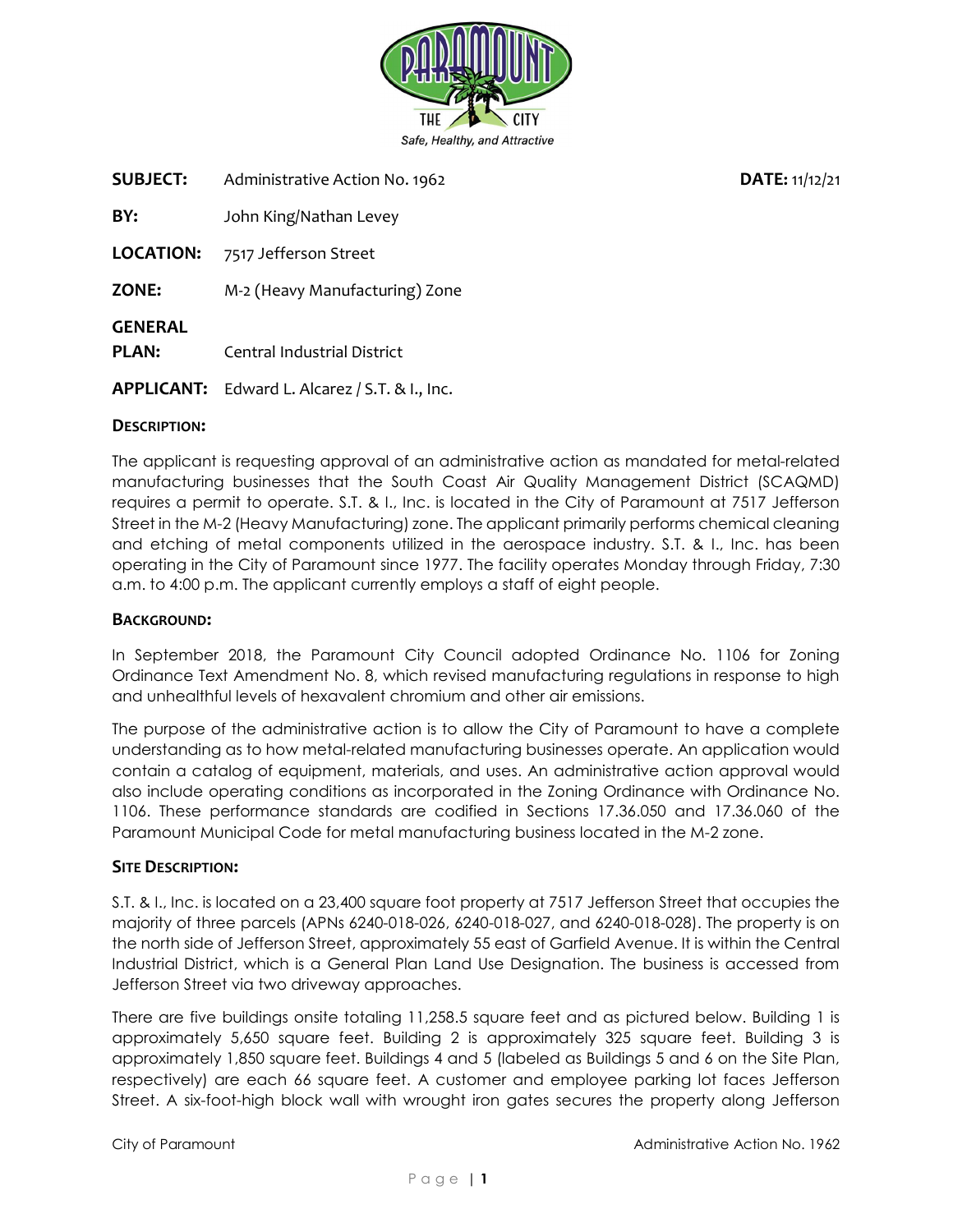

Street and within the parking lot. There is a single-family home on the southern portion of APN 6240- 018-028 that is not part of S.T. & I., Inc. It appears on the Site Plan as Building 4 due to its location on the parcel.

# SITE PLAN

[removed from public distribution]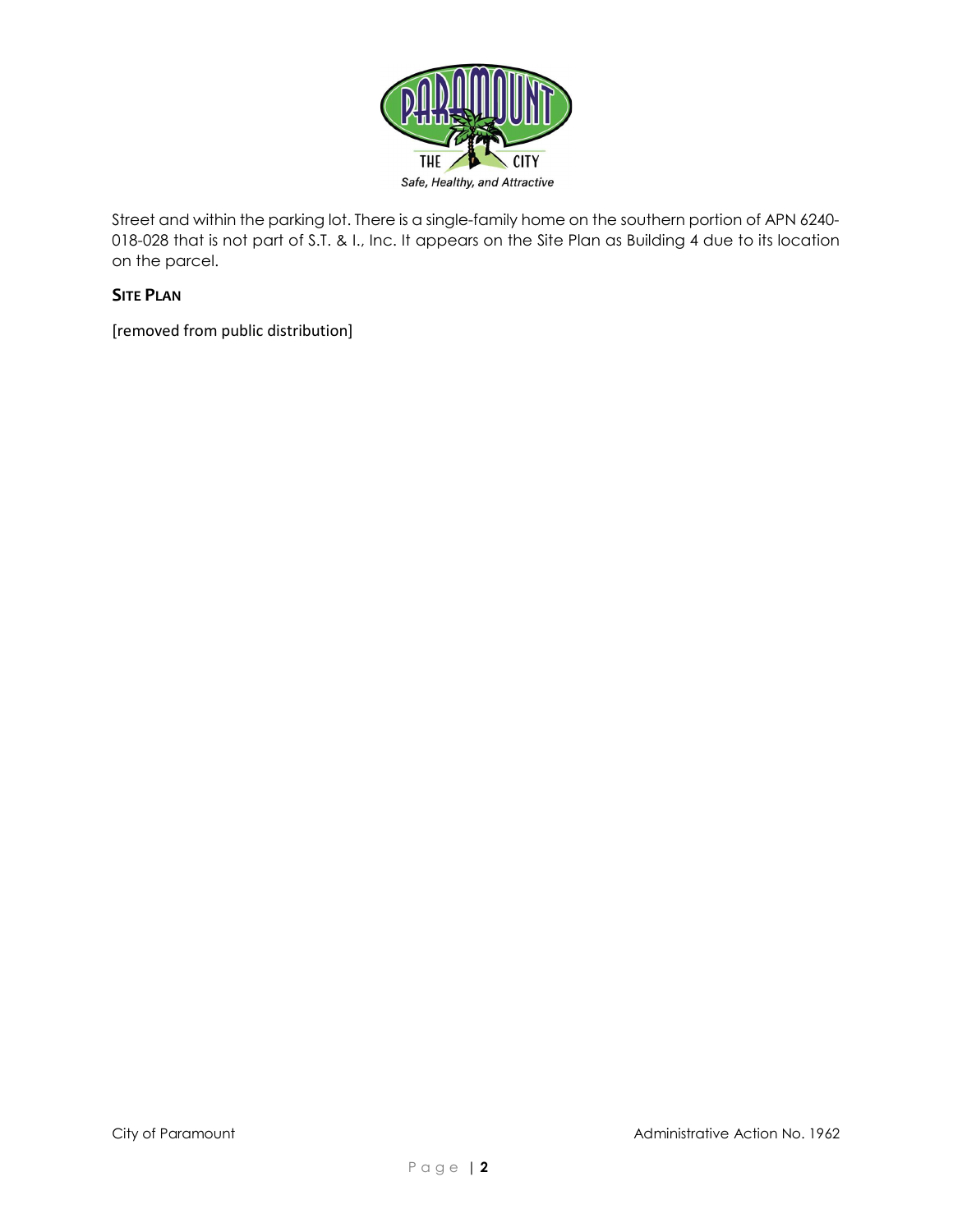

## FLOOR PLAN

[removed from public distribution]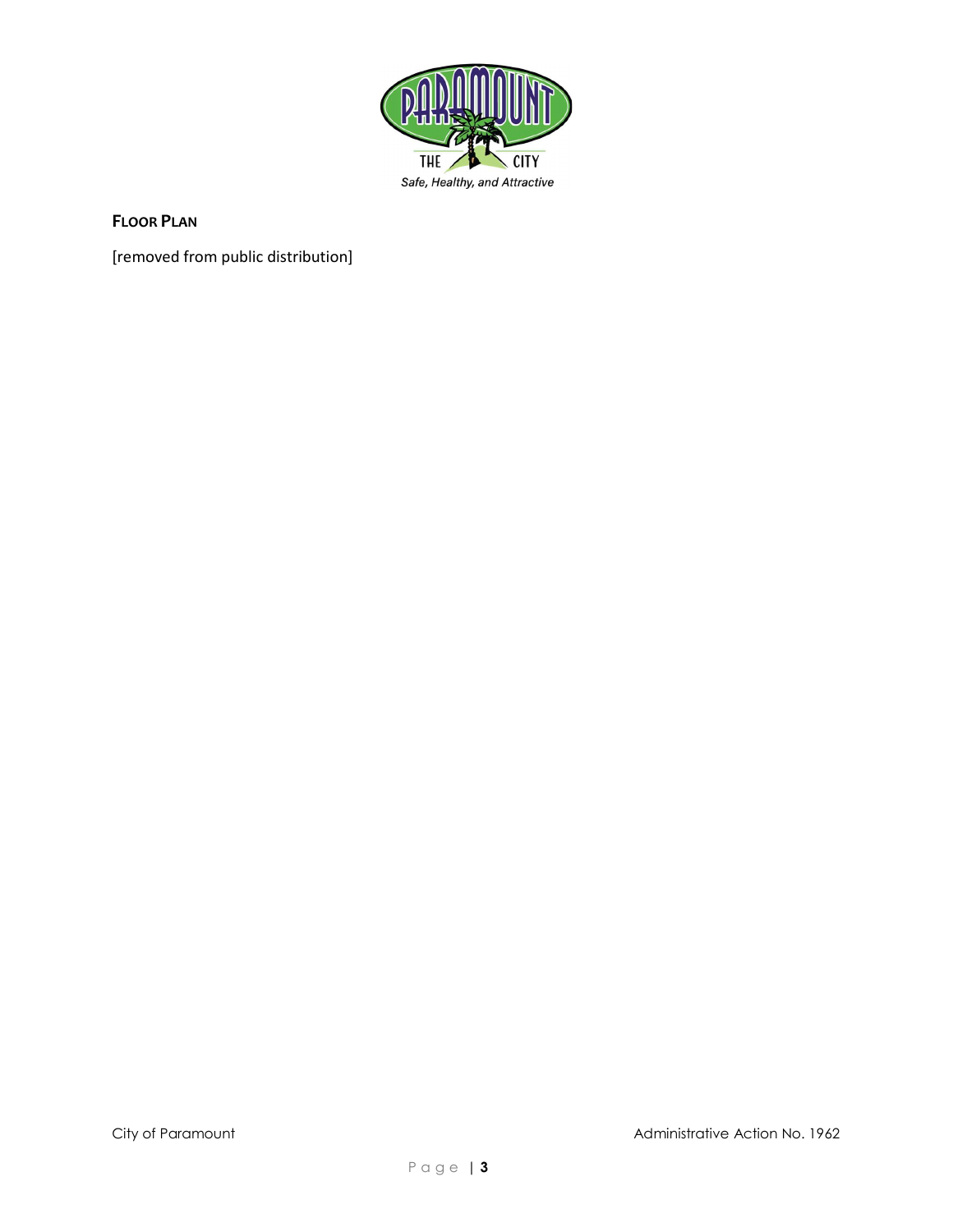

#### APPLICATION DETAILS:

The following details are compiled from the Administrative Action application, Planning Department records, and SCAQMD information.

#### Business Operations

### **Office**

The office (approximately 625 square feet) is located in the southern portion of Building 1. In addition to offices, it contains restrooms and access to the shop area of Building 1.

#### Manufacturing

S.T. & I. Inc. processes metal components for the aerospace industry. This processing consists of removing surface contaminations as well as surface metals on various components. This removal is accomplished by dipping the parts in mixtures of various caustic solutions and/or acid solutions. The processing occurs for several purposes: showing the metal grain structure of the part, preparing the surface part for liquid penetrant nondestructive testing (NDT) inspection, and/or changing the part dimensions by chemical means rather than mechanical machining or grinding methods. Liquid penetrant NDT inspection is used to detect surface-breaking defects, such as cracks, in both ferrous and non-ferrous materials. (In short, ferrous materials contain iron; nonferrous materials do not contain iron.) A penetrant is applied to the material. Once enough time has passed, the excess penetrant is removed, and a developer is applied. The developer draws the penetrant from the defects, out onto the surface to form a visible indication of the defect.

#### Storage and Other Ancillary Activities

The processing of the parts produces waste rinse water and spent acid mixtures. Both the waste rinse water and the spent acid are processed onsite to make them nonhazardous. This result is accomplished through a sequence of valence reduction, pH neutralization, coagulation/ precipitation, and removal of heavy metal sludge by filter presses and drying. Once the effluent has been treated, it is discharged to the local wastewater system through a permit with the California State Water Resources Control Board. The filter cake, produced by the filter presses, is stored in one cubic yard super sack prior to transportation to a licensed heavy metal recycling facility.

| Permit No. | <b>Description</b>                                                   |  |
|------------|----------------------------------------------------------------------|--|
| G47805     | Permit to Operate Chemical Etching Small Line                        |  |
| G47744     | Permit to Operate Aluminum Etching and Titanium Milling/Etching Line |  |
| G47743     | Permit to Operate Air Pollution Control System                       |  |
| D09276     | Permit to Operate Emergency Diesel Generator                         |  |
| R-D09726   | Permit to Operate Emergency Diesel Generator                         |  |

## Permits – SCAQMD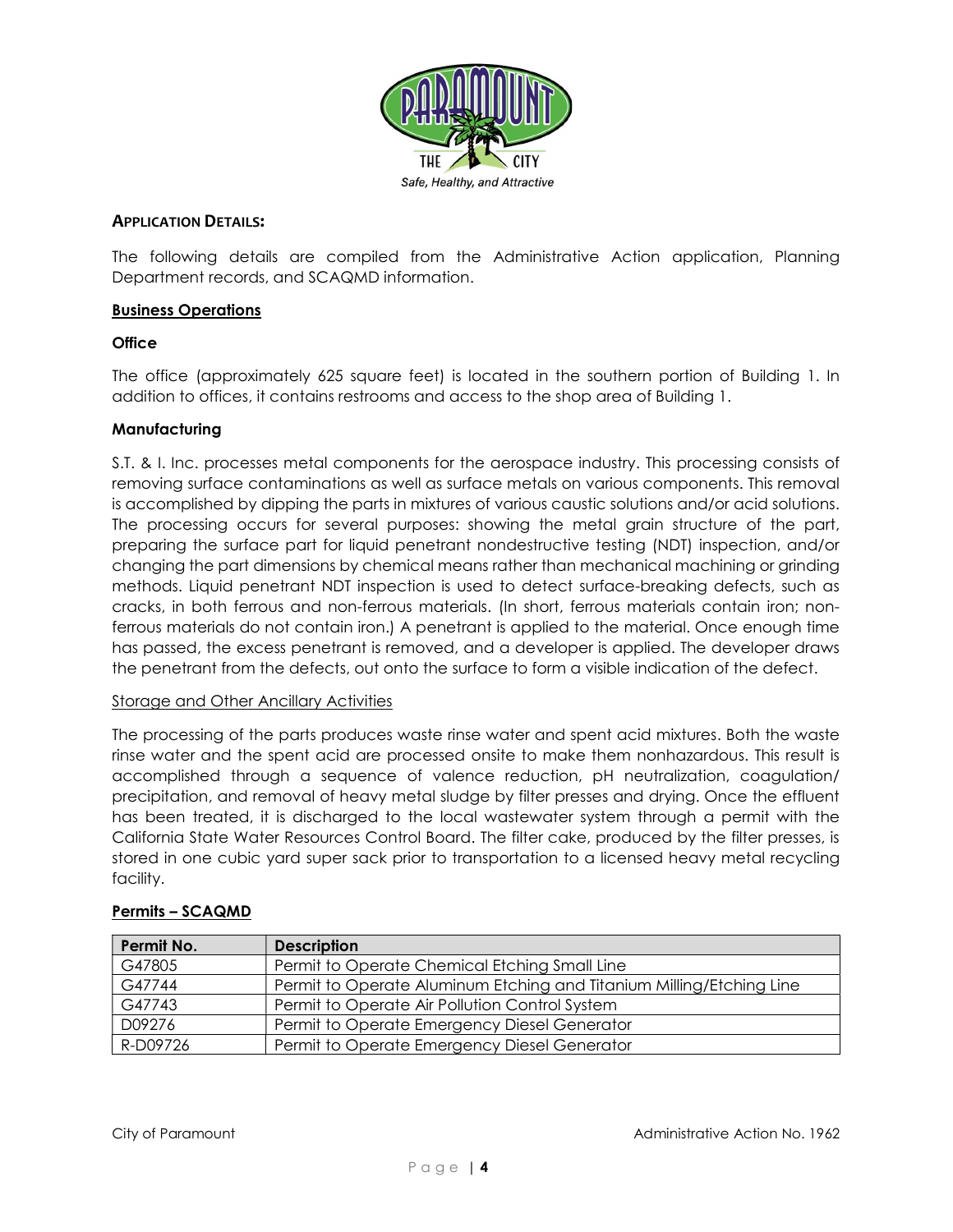

# Permits – Other Agencies

| Agency                     | Permit No. | <b>Description</b>                                       |
|----------------------------|------------|----------------------------------------------------------|
| County of Los              | FA0014818  | Permit to Operate a Fixed Treatment Unit                 |
| Angeles Fire               |            |                                                          |
| Department                 |            |                                                          |
| Los Angeles                | 006149     | Industrial Wastewater Discharge Permit                   |
| County                     |            |                                                          |
| <b>Sanitation District</b> |            |                                                          |
| Department of              | A008188-14 | Permit to Operate Air Pressure Tank                      |
| Industrial                 |            |                                                          |
| Relations                  |            |                                                          |
| California State           | 4 19100459 | General Permit for Stormwater Discharges Associated with |
| <b>Water Resources</b>     |            | Industrial Activities Order 2014-0057-DWQ                |
| Control Board              |            |                                                          |

## PARAMOUNT CONDITIONAL USE PERMITS

The City of Paramount has not issued any Conditional Use Permits for the S.T. & I. Inc. facility located at 7517 Jefferson Street.

Signs: Section 17.36.050 includes provisions for a wall sign to be installed in compliance with M-2 sign regulations. S.T. & I. Inc. has a wall mounted sign on the front of Building 1 which faces onto Jefferson Street. A photo is below.



City of Paramount Administrative Action No. 1962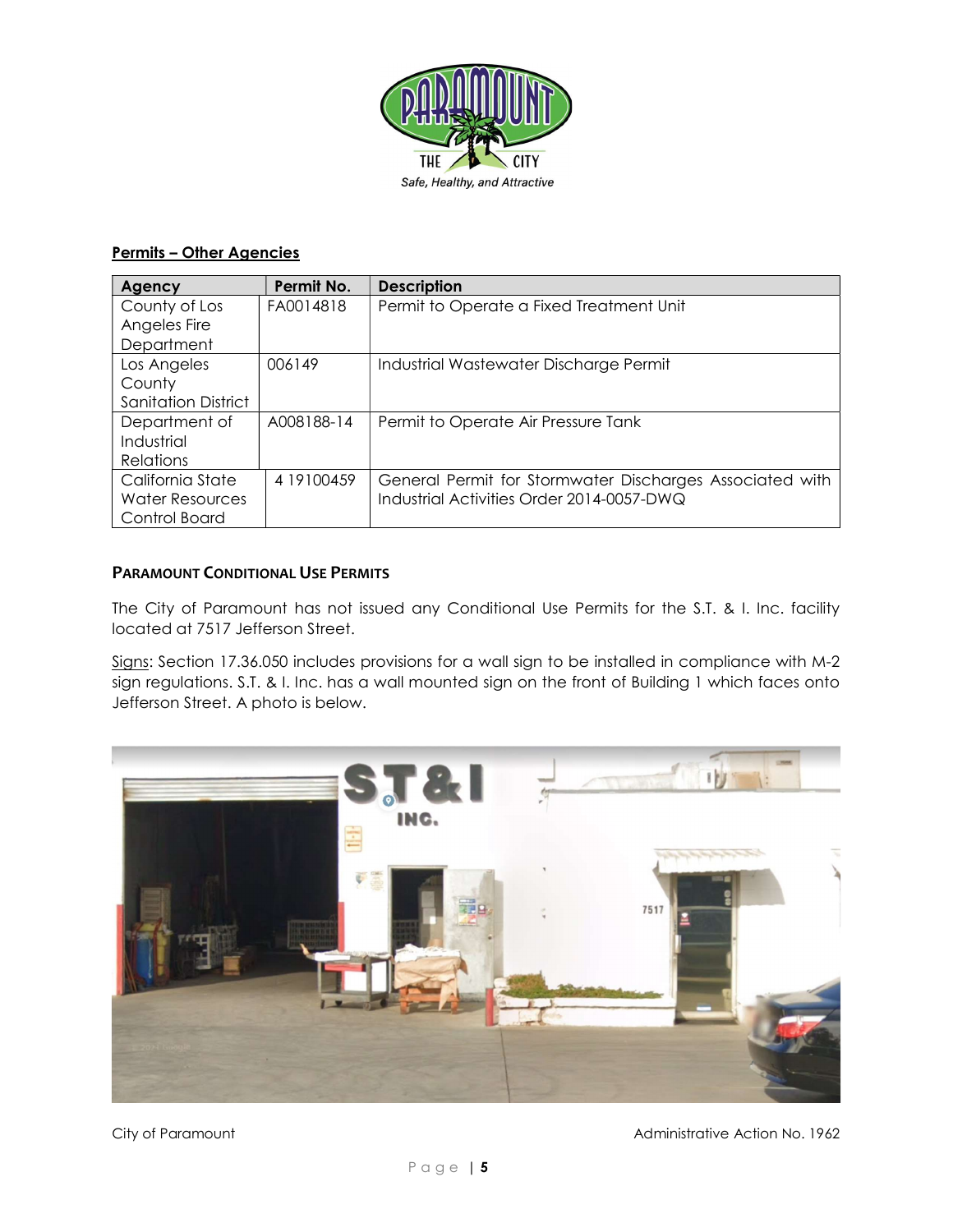

### The International Organization for Standards (ISO):

The applicant's operations have been certified by Nadcap, a global cooperative accreditation program for aerospace engineering, defense and related industries, administered by the Performance Review Institute (PRI): Aerospace Quality System – AC7004 and Chemical Processing – AC7108, AC7108/2, AC7108/4, AC7108/5, AC7108/12, and AC7108/15.

Public tours: The applicant can commit to an annual off-site informational session to inform the community-at-large about business operations and practices. The applicant is acceptable to small group tours on a case-by-case basis (subject to restrictions) with a minimum 60-day notice.

Notices of Violations: The South Coast Air Quality Management District has not issued any Notices of Violation (NOVs) to S.T. & I. Inc. within the last ten years.

#### RECOMMENDED ACTION:

Administrative Action Case No1962 is approved subject to the following conditions:

- 1. **Except as set forth in conditions, development shall remain substantially as shown on** the approved plans. New development must be approved by the Planning Department prior to construction.
- 2. \_\_\_\_\_\_\_ This application shall not be effective until the applicant has first filed at the office of the Planning Department a sworn affidavit by **November 19, 2021** both acknowledging and accepting all conditions of approval of this Administrative Action. Failure to provide the City of Paramount with the requisite affidavit shall render the Administrative Action void.
- 3. \_\_\_\_\_No future exterior structural alteration, other than those building treatments previously approved, shall be permitted without the prior approval of the Planning Director.
- 4. \_\_\_\_\_\_The use of tarps is prohibited in front setbacks, side setbacks that abut an alley or street, and over driveways.
- 5. \_\_\_\_\_No wrought iron, metal, steel, etc. security bars shall be installed on the exterior of any window with visibility from the public rights-of-way.
- 6. \_\_\_\_\_ Landscaping shall be maintained to the satisfaction of the Planning Department in perpetuity. Landscape changes are subject to Planning Department review and approval. Mature trees shall not be removed without prior approval by the Planning Department. Plant material shall be maintained in a thriving condition, free from weeds and overgrowth, in perpetuity in compliance with Chapter 17.96 (Water-Efficient Landscape Provisions) of Title 17 (Zoning Ordinance) of the Paramount Municipal Code.
- 7. \_\_\_\_\_Sufficient quantities of exterior paint shall be maintained for the removal of graffiti, peeling paint, or other blemishes on the exterior of buildings.
- 8. \_\_\_\_\_The project shall comply with all pertinent Building and Safety Division requirements.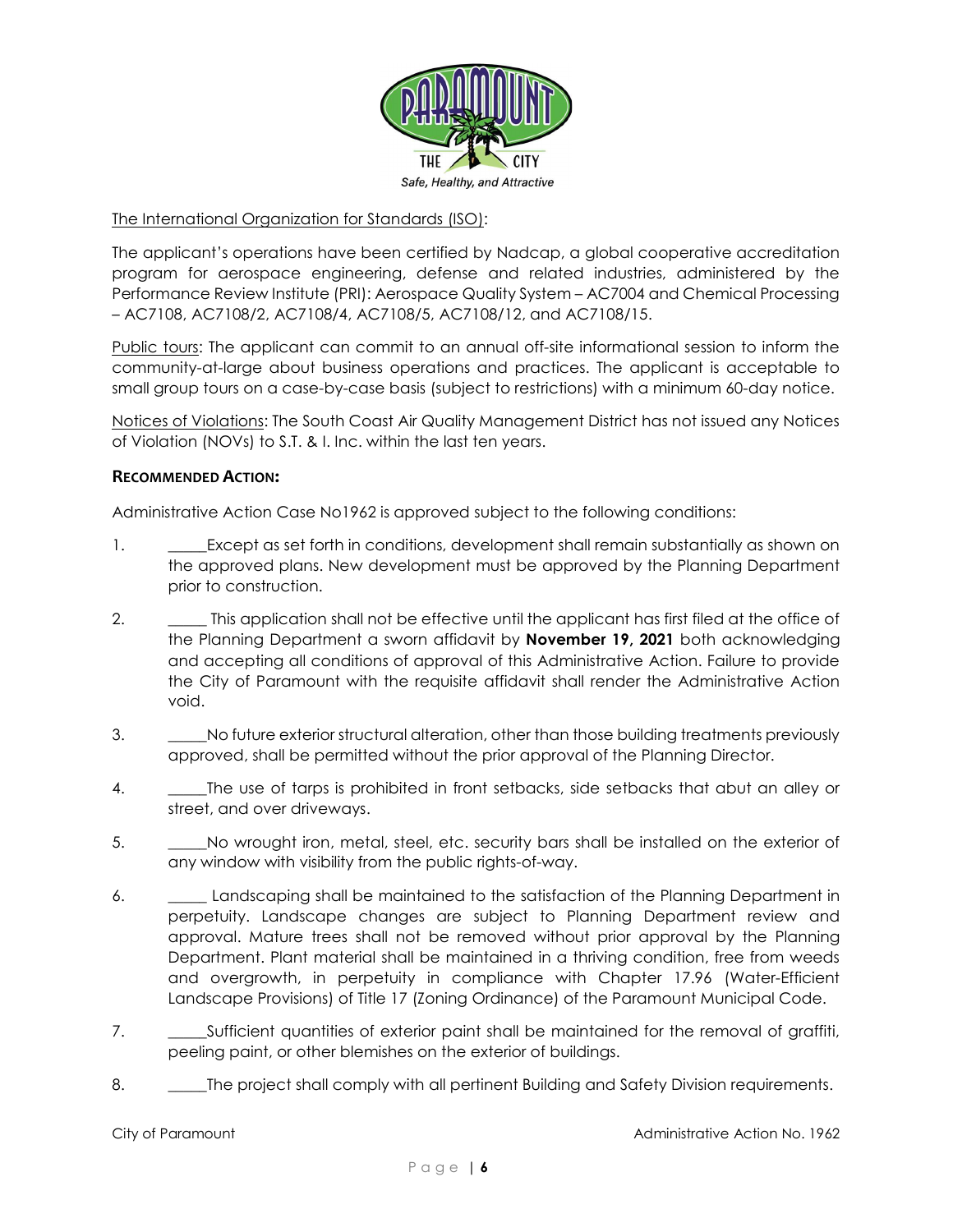

- 9. \_\_\_\_\_\_The operator shall, at all times, maintain and comply with required operating permit from all pertinent agencies.
- 10. \_\_\_\_\_The responsible party shall maintain to the extent feasible the existing equipment, materials, and uses as listed to the Planning Department in the application materials for this Administrative Action, including but not limited to all equipment, materials, or uses permitted by the City, South Coast Air Quality Management District, Los Angeles County Fire Department, Los Angeles County Sanitation District, and the Regional Water Quality Control Board. The responsible party shall notify the Planning Department of proposed equipment that requires building, mechanical, plumbing, or electrical permits or a combination one or more permits. The responsible party shall notify the Planning Department of proposed uses. Any new equipment, materials, or uses must comply with the Paramount Municipal Code and the conditions set forth herein.
- 11. The responsible party shall comply with and maintain required permits from all other applicable regulatory agencies, including but not limited to the United States Environmental Protection Agency, the Los Angeles County Fire Department, the South Coast Air Quality Management District, the State Water Resources Control Board, and the Los Angeles Regional Water Quality Control Board, and the City of Paramount. The use of Best Available Control Technology is required at minimum. A facility shall install Lowest Achievable Emission Rate equipment if required by the South Coast Air Quality Management District.
- 12. The use shall comply with required housekeeping and best management practices of the South Coast Air Quality Management District and all applicable regulatory government agencies.
- 13. \_\_\_\_\_To the extent that installation of emissions control equipment, including retrofit equipment, is required by an applicable South Coast Air Quality Management District rule or regulation, then such required emissions control equipment shall comply with Best Available Control Technology requirements. A facility shall install Lowest Achievable Emission Rate equipment if required by the South Coast Air Quality Management District.
- 14. Core production and manufacturing activities shall be conducted within an enclosed structure. Notwithstanding the foregoing, ancillary activities including but not limited to maintenance; inspection; measuring; active packing, loading, and unloading of deliveries shall be permitted outdoors. Other ancillary activities shall be approved by the Planning Director.
- 15. \_\_\_\_\_\_\_All feasible building resiliency and environmental sustainability provisions shall be incorporated into any new construction and significant building rehabilitation.
- 16. **\_\_\_\_\_Certification from the International Standardization Organization (ISO) or equivalent** international standard-setting body as relevant regarding environmentally sustainable practices and organization shall be maintained as feasible.